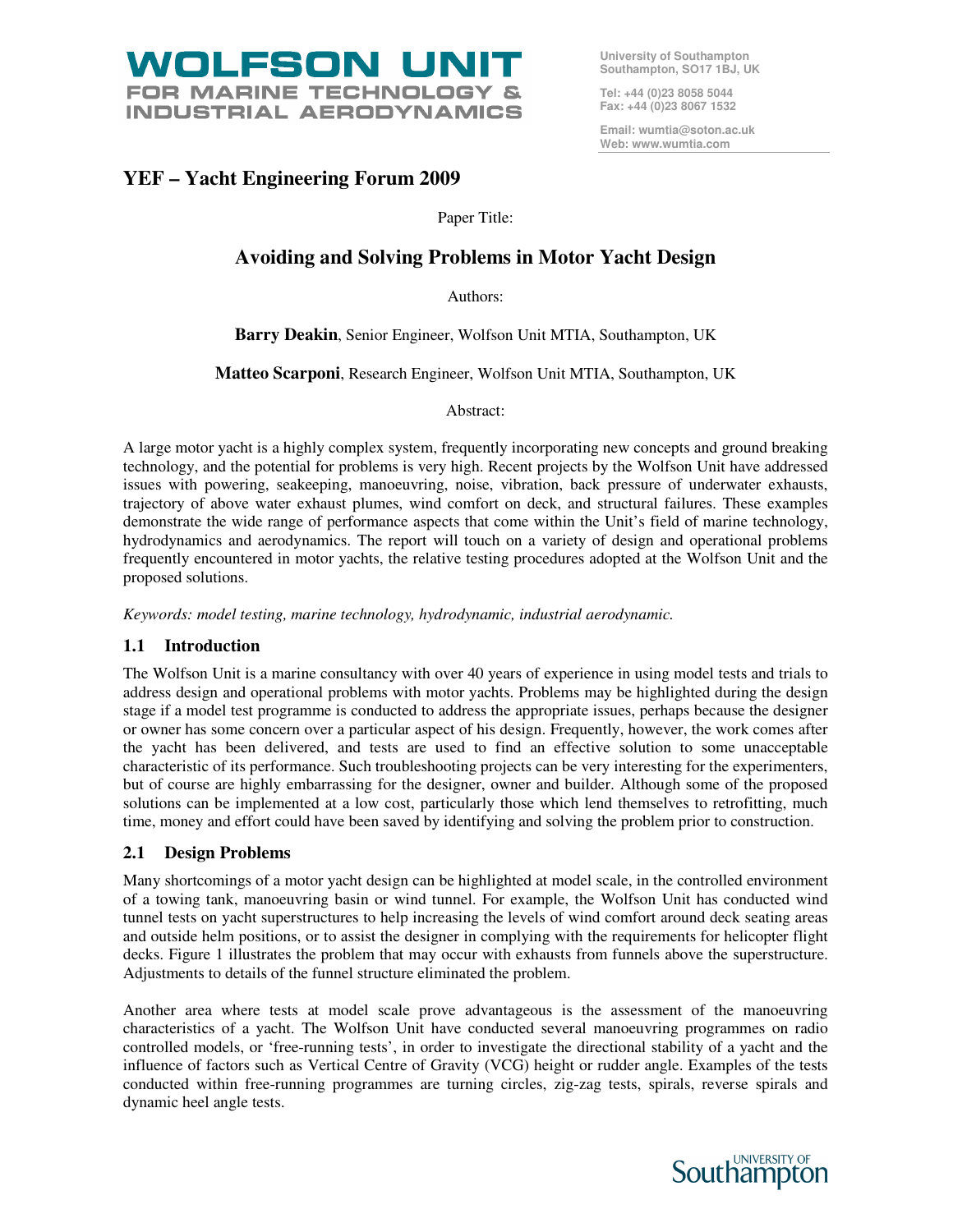



Fig.1 – Exhaust plume trajectory interfering with the aft end of the sun deck



Fig.2 – Manoeuvring tests on a model Patrol Boat for Colombo Dockyard Ltd.

#### **2.2 Operational Problems**

The performance of a vessel may have been satisfactory during trials or towing tank tests, factors such as seastate, displacement or positioning of the centre of gravity may affect the seaworthiness or comfort of the newly built yacht. Many Owners and Captains suffer discomfort and even structural or mechanical failures, in the belief that the problem is unavoidable. However, a simple, low cost solution can often transform the yacht's operation without affecting its styling. One example is the option of retrofitting bilge keels to reduce roll motions: as shown in Figure 3, such appendages may help reducing the roll response by 40% at the yacht's natural roll period. A further positive effect consists in shifting the roll resonant frequency, giving the yacht a longer natural roll period. Model testing carried out at the Unit demonstrates that large keels would not bring a heavy resistance penalty, provided that they are properly aligned to the flow along the hull.



Fig.3 – Variation of roll response with bilge keel depth. Data derived from model tests on a 41 metre motor yacht.

Fig.4 - 1:18 scale model, tests at 17Kn in waves of 1m significant height: no spray rails fitted (top), spray rails (bottom)

Towing tank testing can advantageously be used when a yacht experiences problems with deck wetness and visibility. These can often be eliminated with the introduction or increase in size of bow spray rails. The sequence of photographs in Figure 4 shows a model under test with and without spray rails. This motor yacht was very wet in even a modest sea state, where green water and spray was above the bulwarks, but with a spray rail fitted it was completely dry. The tests enabled the rail to be fitted in the confidence that its location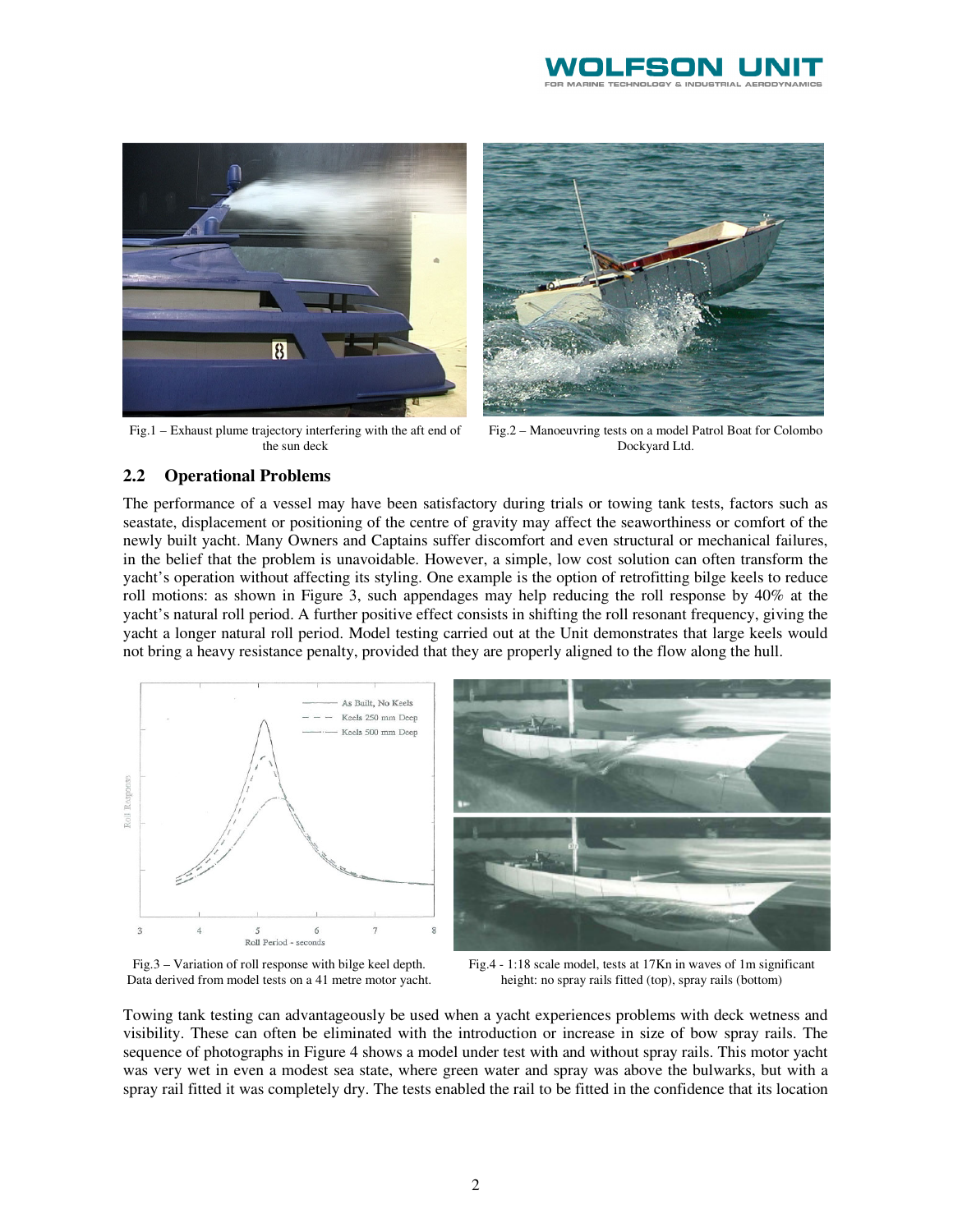

would give good performance in the expected sea conditions, while minimizing the visual impact on the styling of the yacht. The spray rail as fitted was just 100mm full scale.





Fig.5 - effect of trim control devices Fig.6 - tests at 30Kn, different interceptor depths: no interceptors fitted (top), 40mm interceptors fitted (bottom)

Figure 5 shows that optimisation of running trim through the use of interceptors or trim tabs can greatly reduce the required power throughout the speed range, especially around the main resistance hump region around hull speed. This can be especially important for water jet driven vessels where the efficiency of the propulsion system around hull speed is low and consequently without trim control the vessel may not be able to reach top speed. The unit has optimised the running trim of hundreds of vessels using trim control and more recently, parts of the industry have adopted stern mounted topside interceptors for vessel course keeping.

As the quality of finish, and expectations of owners, increase, noise and vibration are becoming increasingly important in developing a vessel. Exhaust and engine noise are already subject to legislative requirements under the RCD, and the expected levels on large yachts are significantly lower than those limits. The Unit has long been associated with troubleshooting on vessels experiencing vibration from propulsion machinery, as well as hydro dynamically induced noise, solving problems by re-designing propellers, altering intake flow characteristics, and modifying keel trailing edge shapes. Now, by joining forces with the world renowned Institute of Sound and Vibration, also situated in Southampton University, and specifically with engineers with significant automotive experience, where noise and vibration engineering is significantly advanced, the Unit can offer not just retrospective advice, but can offer assistance through the full project cycle.

### **3.1 Conclusions**

The full version of the report will present a variety of design and operational issues frequently encountered in motor yachts. In each case, the testing procedures adopted at the Wolfson Unit and the proposed solutions are presented. When appropriate model test programmes are conducted, problems may be highlighted during the design stage. For example, results of wind tunnel tests on yacht superstructures may prompt the designer to revise the layout of a deck, in order to increase the levels of wind comfort around seating areas. More frequently, some unacceptable characteristic of a yacht's performance become apparent only after the yacht has been delivered. If this is the case, tests can still be used to find a cost-effective solution. For example, a well-designed towing tank programme can help reducing deck wetness or optimising running trim. Such examples demonstrate the wide range of performance aspects that come within the Unit's field of marine technology, hydrodynamics and aerodynamics.